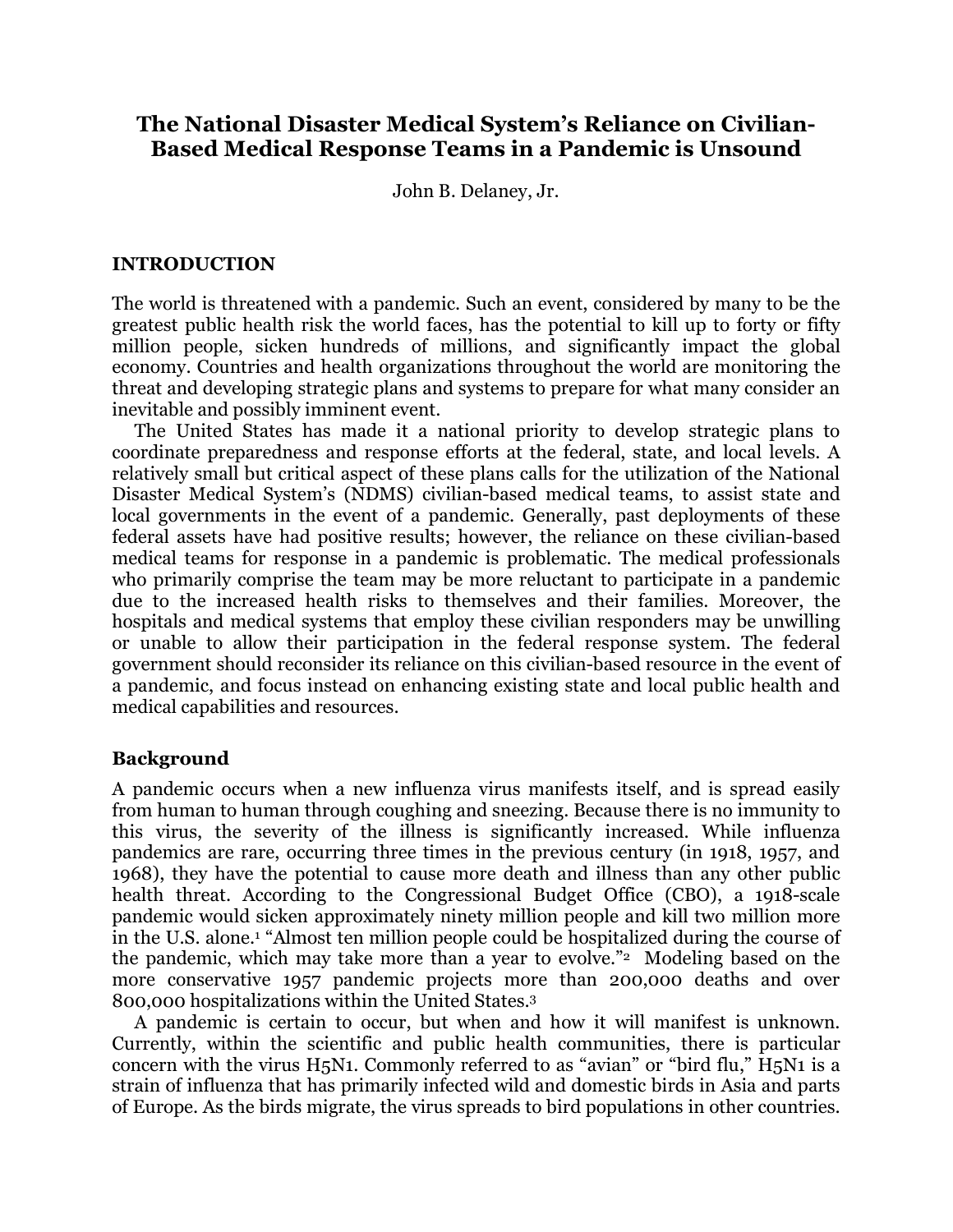"Most cases of avian influenza infection in humans have resulted from direct or close contact with infected poultry or surfaces contaminated with secretions and excretions from infected birds."4 According to the World Health Organization, as of May 7, 2007 there have been 291 confirmed cases with 172 deaths.5 "Of additional concern are the few instances where secondary transmission from person to person may have occurred. Given these events, we are currently in a Pandemic Alert Phase 3, defined by WHO as 'human infections with a new subtype but no human-to-human spread or at most rare instances of spread to a close contact.'"6 The rapid global spread of the H5N1 virus, the potential human-to-human transmission, and the potentially devastating consequences have created a sense of urgency within the U.S. government to assess various response capabilities and develop effective preparedness measures. Unfortunately, the need to develop those measures quickly has caused the federal government to overlook or ignore the reality that existing NDMS resources are inadequate to meet the demands a pandemic would place on them.

#### **FEDERAL RESPONSE STRATEGY**

Over the past several years the federal government has instituted several strategic plans in preparation for the pandemic: the *National Response Plan* (specifically ESF #8 and the Biological Incident Index) in December 2004, the *National Strategy for Pandemic Influenza* and *HHS Pandemic Influenza Plan* in November 2005, and the *Implementation Plan for the National Strategy* in May 2006. These plans guide our national pandemic preparedness and response efforts, emphasize the importance of state, local, and individual preparedness, require all federal agencies and departments (including federal health care systems) to develop the necessary pandemic plans, and identify Health and Human Services as the lead federal agency for medical response in a pandemic.

In the event that the H5N1 virus mutates into a contagious human-to-human influenza this year, or a different pandemic strikes in ten years, the implementation of the *National Response Plan* (NRP) would be necessary:

[The NRP] provides a conceptual and operational framework to integrate the capabilities and resources of various governmental jurisdictions, incident management, and emergency response disciplines, nongovernmental organizations, and the private sector into a cohesive, coordinated, and seamless national framework for domestic incident management.7

The NRP breaks down the individual department and agency capabilities and responsibilities into Emergency Support Functions (ESF):

[Health and Human Services (HHS)] has the primary responsibility for implementing ESF #8 – Public Health and Medical Services – which provides the mechanism for coordinated federal government assistance to supplement state, local, and tribal resources in response to public health and medical care needs in the face of a potential or actual large-scale public health and medical emergency. 8

According to the plan, HHS will confer with state and local medical officials to determine what type of medical or public heath assistance is required. HHS will then coordinate internal response assets such as U.S. Public Health Service Commissioned Corps., medical reserve corps, and the NDMS to provide the required assistance: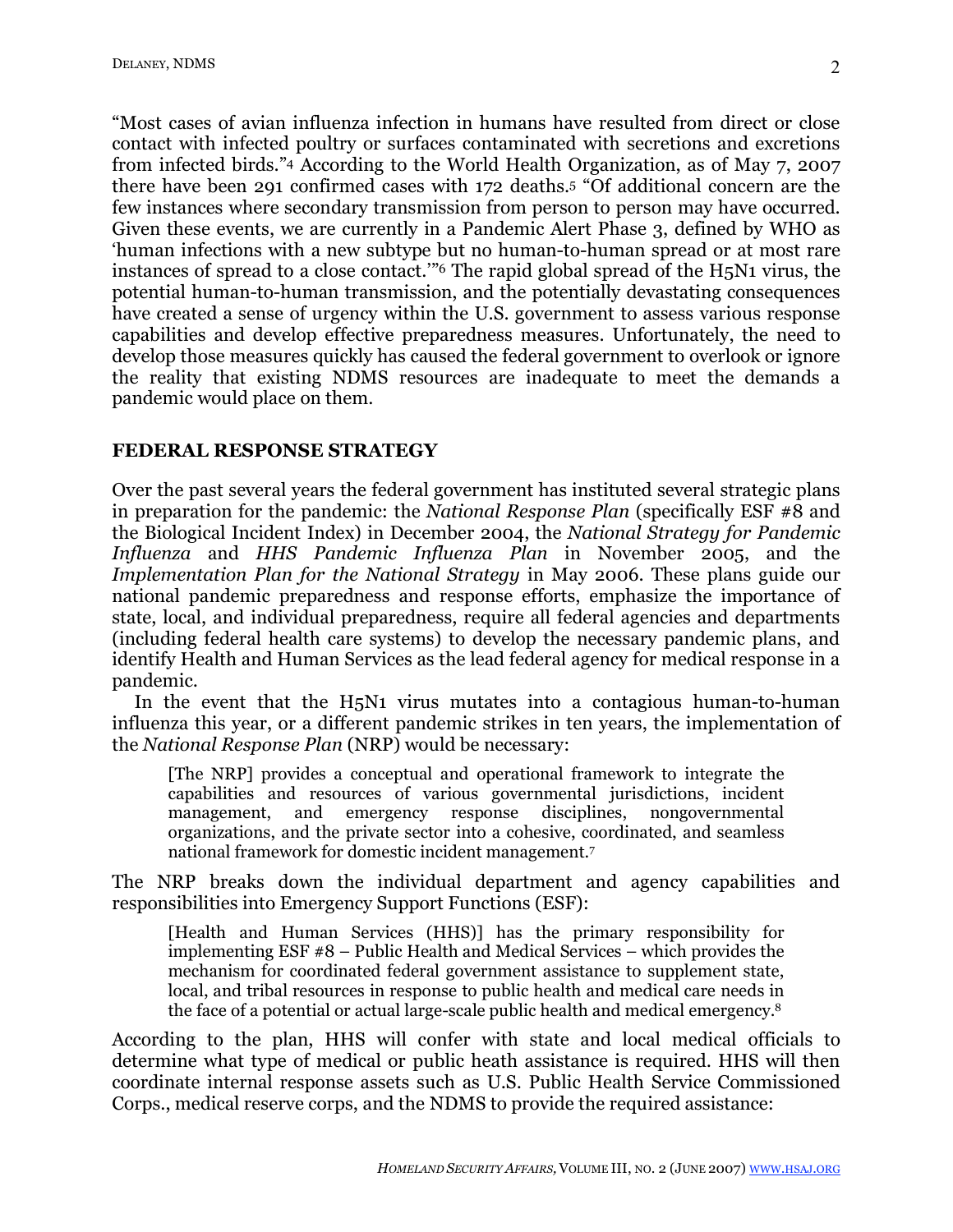Assets internal to HHS are deployed directly as part of the ESF #8 response. Public health and medical personnel and teams provided by ESF #8 organizations are requested by HHS and deployed by the respective organizations to provide appropriate public health and medical assistance. 9

NDMS is a primary support agency to HHS during a pandemic. "NDMS was established to create a single, integrated national medical response capability that ensures that resources are available in the event of a major disaster or emergency."10

The National Disaster Medical System (NDMS) is a section within the United States Department of Homeland Security (DHS), Federal Emergency Management Agency (FEMA), Response Division, Operations Branch, and is responsible for supporting Federal agencies in the management and coordination of the Federal medical response to major emergencies and federally declared disasters…It is the mission of the NDMS to design, develop, and maintain a national capability to deliver quality medical care to the victims of, and responders to, a domestic disaster. NDMS provides state of the art medical care under any conditions at a disaster site, in transit from the impacted area, and into participating definitive care facilities. 11

NDMS relies on various specialized medical response teams to meet this integrated national medical response capability.

The NDMS is made up of more than 9,000 health and medical personnel organized into approximately 107 response teams.12 The medical response teams are civilian based, and are comprised primarily of medical professionals from the various disciplines necessary to meet the specific team's mission. The medical professionals are required to maintain the necessary certifications and licensures within their discipline; as such, each member is typically affiliated with, or employed by, a medical center, health department, or disaster organization. Upon activation, the team members are reclassified as intermittent federal employees. The response teams and individual team members are then covered for worker's compensation, liability, and medical malpractice.13

NDMS has a number of response teams, each designed with a specific area of expertise. In addition to the various medical teams, there are management support teams, veterinary assistance teams, and mortuary teams. Although these teams have the potential to be activated and utilized in a pandemic, the focus of this discussion will be the medical response teams, as they will be the primary response assets deployed by NDMS to assist state and local authorities in a pandemic. The following briefly describes each team:

Disaster Medical Assistance Team (DMAT) is a group of professional and paraprofessional medical personnel designed to provide medical care during a disaster or other event. Teams are composed of physicians, nurses, paramedics, emergency medical technicians, pharmacists, mental health specialists, dentists, therapists, laboratory and environmental health specialists, logisticians and administrative support. Each team has a sponsoring organization, such as a major medical center, public health or safety agency, non-profit, public or private organization that signs a Memorandum of Agreement (MOA) with the DHS. The DMAT sponsor organizes the team and recruits members, arranges training, and coordinates the dispatch of the team. 14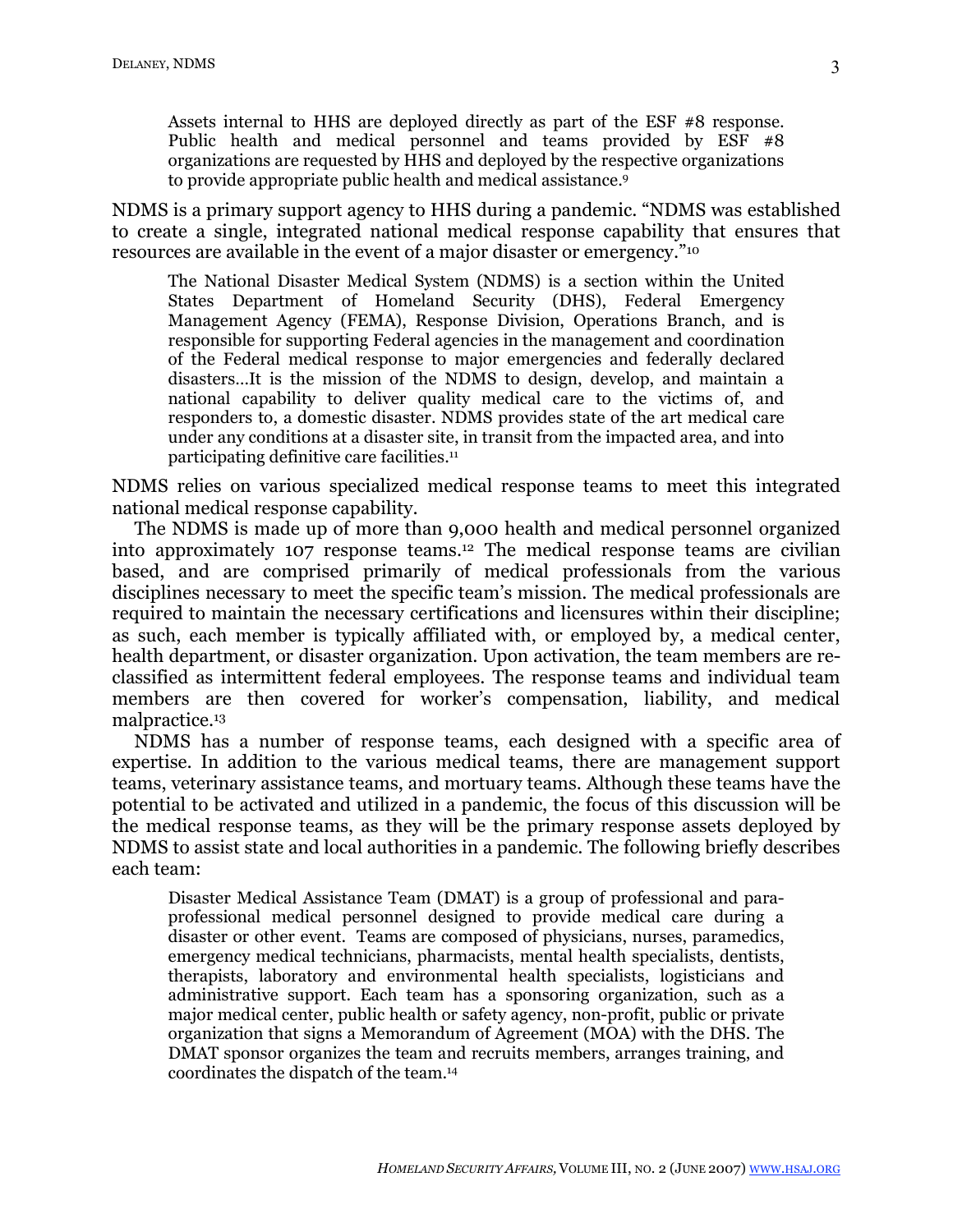The DMATs are designed to be a rapid response element, deployable in six to twelve hours, self sufficient for seventy-two hours, and remain on-site for up to fourteen days. "DMAT services remain on site for the duration of an extended response, operating on a rotating schedule of personnel and equipment."15 They have a quasi-paramilitary structure, and although they can be utilized for various types of incidents, their training has traditionally focused on mass casualty and mass trauma events.<sup>16</sup>

The primary mission of the National Medical Response Team (NMRT) is to respond to WMD incidents. The team has multiple capabilities, including mass decontamination, medical treatment and care, and WMD detection and monitoring. There are a total of four NMRTs within the United States, three of which are civilian-based. The noncivilian based team is located in the Washington DC Metropolitan area, and is primarily comprised of professional fire fighters, paramedics, law enforcement officers, and hazardous materials specialists from the surrounding jurisdictions.

The National Pharmacy Response Team (NPRT) and the National Nurse Response Team (NNRT), formed in 2002, are located in each of the 10 Federal Emergency Management Agency regions. They provide assistance during events requiring chemoprophylaxis, mass vaccinations, patient education, and risk communications. NRPTs are sponsored by a working group of the Joint Commission of Pharmacists Practitioners in a cooperative undertaking with DHS.17

#### **ISSUE**

The NDMS is not prepared for a pandemic. It does not have a strategic influenza response plan; there is insufficient management staffing at headquarters, and inadequate training and personal protective equipment at the team level; and NDMS operates under the misguided assumption that its teams will be 100% available for a response in a pandemic.

Although the NDMS plays a central role in the nation's response plans, it does not have its own strategic influenza response plan. Moreover, there is no specific information available on how these teams will be deployed and utilized in a pandemic. It is difficult to understand how an agency that has a primary medical mission in a pandemic does not have a strategic plan. The lack of a strategic plan does have one benefit: assets and resources are not bound by the operational restrictions within the plan. For example, during Hurricane Katrina, the NMRT-Central was deployed to Houston to provide showering facilities for the evacuated New Orleans' citizens. NMRT-Central's mass decontamination capabilities were designed for emergency WMD incidents but could be adapted to provide regular shower facilities. Given the uncertain demands and needs in emergency situations, NDMS teams must be prepared to perform a wide range of services if activated in a pandemic. In addition to providing medical care to the sick in a pandemic, they could potentially be utilized to provide mass vaccination or anti-viral medication, assist with hospital surge capacity, transportation of patients, triaging patients, and assisting with isolation and quarantine issues.

NDMS's management staffing was drastically reduced from 144 to fifty-seven in the transition to DHS.18 Although improvements have occurred since the transition back to HHS, this reduction in staffing has compromised leadership's ability to adequately manage its resources and advance preparedness efforts throughout the NDMS.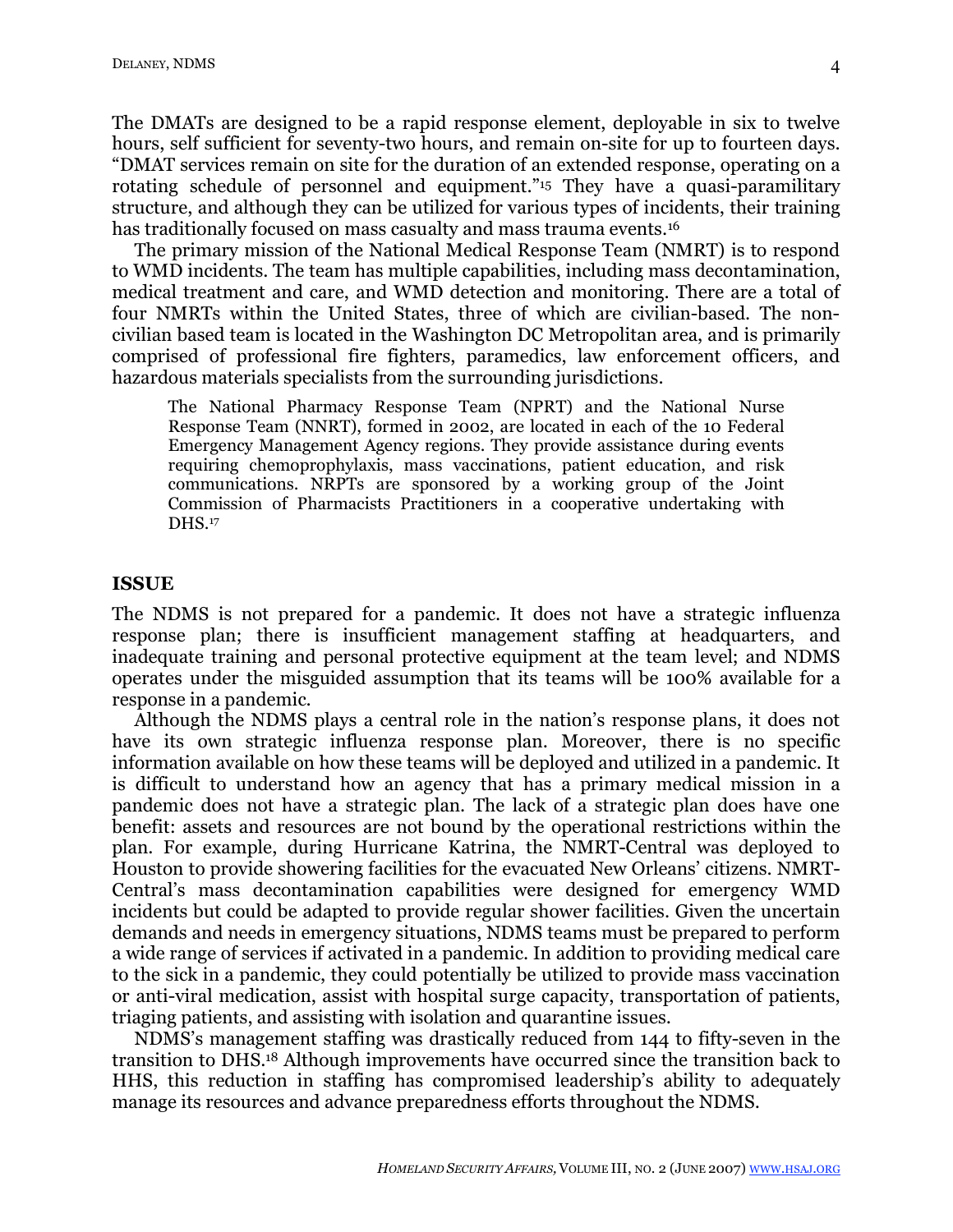NDMS's broad mission is carried down to the team level. Although the various teams have specific missions, they are, first and foremost, medical assets and as such may be utilized for a variety of medical scenarios. This unspecified response mission makes it difficult for teams to adequately train and provide the necessary personal protective equipment (PPE). Appropriate training and PPE have been determined to be critical factors in studies conducted on the medical and public health workers' willingness to work in catastrophic events. "In evaluating the willingness of Israeli health care workers to report to work after an unconventional missile attack, they found that although 42% of the respondents were willing to report to work, the percentage would increase to 86% if personal safety measures were provided."19 Another study determined that preparedness training and education was the single most important construct. <sup>20</sup> It is impossible for NDMS to provide adequate training and PPE, if does not know which and how their teams will be utilized.

These NDMS teams have provided, and will continue to provide, important medical assistance in certain emergencies or events. However, the federal government's blanket reliance and promotion of these assets to the state and local governments as a resource in a pandemic could have tragic consequences. Indeed, there may not be sufficient medical personnel available to formulate and deploy these NDMS teams to the extent that they are being promoted. There are three primary reasons for this: 1) The fear and increased health risks associated with the pandemic may reduce the availability of team members; 2) The medical establishments, in which the team members are associated or employed, may not allow their participation in the NDMS system during a pandemic; and 3) Health care workers will likely be unavailable for extended periods of time.

The fear and increased health risks associated with the pandemic will reduce the availability of NDMS team members during a pandemic. Although there are no studies conducted specifically on the NDMS system with regard to medical professional participation in a pandemic, several studies have focused on the general health care worker and the public health community. Analyzing this information is important, not only because these occupational areas will play a major role in a pandemic, but health care and public health workers make up a large portion of the NDMS teams. One could infer that the results of surveying NDMS team members would be consistent with the findings in these reports.

According to one report, *Health Care Workers' Ability and Willingness to Report to Duty During Catastrophic Disasters*, "the most frequently cited reasons for employees' unwillingness to report to duty during a disaster was fear and concern for the safety of their families and themselves."21 This fear would be exacerbated for the NDMS team member because of the potential extended deployment and the increased and intense patient contact involved in a pandemic response. Furthermore, the study showed that the willingness of health care workers to report to work during a catastrophic event were lowest for events "in which the employees are more likely to perceive the highest degree of risk to themselves or their family (smallpox, chemical, radiation, and SARS)."22

In any catastrophic event, medical professionals must balance fear with their professional obligations and responsibilities. In 2004, I experienced this firsthand when I was deployed to Punta Gorda, Florida to assist with the Hurricane Charlie relief efforts. I was assigned to assist managing the local ESF #8 and was surprised to find upon my arrival that a large number of local medical and public health care workers had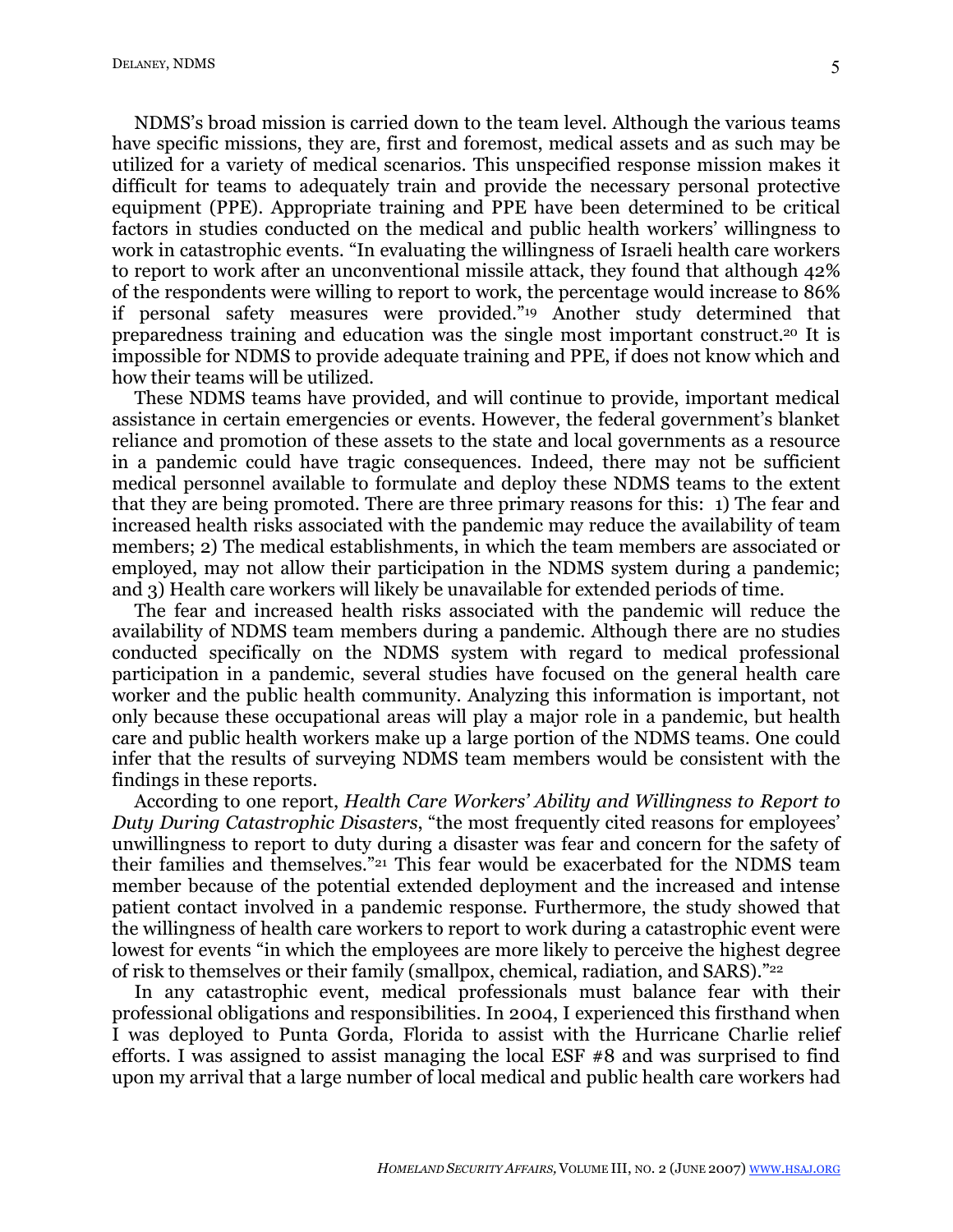evacuated the area. Moreover, that same year during Hurricane Francis, twenty-five nurses were fired or suspended for leaving early or not reporting to work.23

The local public health community, if sufficiently staffed, will most likely be the backbone during a pandemic response. The HHS Pandemic Influenza Plan identifies the roles and responsibilities of the state and local public health agencies during a pandemic to include providing regular updates to public health providers, offering guidance on infection control, and investigating pandemic cases and particular situations.24 These actions would require an immediate response by a significant number of local public health workers. A recent study suggests that these numbers will not be available in a pandemic, as nearly half of the local health department workers are likely not to report for duty. 25

A more significant problem requiring immediate federal attention is the insufficient staffing levels in the majority of public health departments. "The public health infrastructure has been cut to a point where most health agencies are barely staffed to operate during a normal workweek."26 The federal government cannot expect state and local public health officials to effectively plan and prepare for a pandemic when current staffing levels are inadequate.

To make matters worse, the hospitals, public health departments, or medical systems with which the medical professionals are affiliated may not allow their participation within NDMS system in the event of a pandemic. The primary reasons for that refusal would be the anticipated exponential increase in patients and the reduced health care workforce in their own communities. The impact on the hospital system will be enormous, particularly because most hospitals already operate at maximum capacity. The pandemic is expected to quickly fill the capacity and capabilities of most hospitals; in fact "most Americans would be unable to access the health care sector because demand will exceed supply by large factors that cannot be bridged by incremental, marginal increases in health care capacity."<sup>27</sup> By allowing participation in NDMS, hospitals and managed care organizations would essentially be releasing their most valuable assets, thus reducing the hospitals' ability to treat and care for patients.

The medical system must also anticipate that many of their health care workers will likely be unavailable for extended periods of time during the pandemic. Health care workers will be more susceptible to contracting the flu due to their contact with infected patients. This will have tremendous consequences on the overall medical system, as it will further reduce already deficient staffing levels and the capacity to treat flu and nonflu patients. Additionally, various personal issues will undoubtedly deplete the health care workforce as medical professionals remain home to care for sick family members, or refuse to come to work altogether for fear of becoming infected and thus potentially infecting family members. "During a catastrophic event, employers must recognize that their health care workers are likely to be as (or even more) concerned than the average citizen, because they might have a greater understanding of the associated risks."28

Every hospital operates on a budget, and the vast majority does not have a sufficient capital surplus to provide adequate training and supplies necessary for a pandemic. "One third of U.S. hospitals do not meet operating costs; among non-profit hospitals which are in the black, operating margins average  $3\%$ ."<sup>29</sup> In a pandemic, the financial pressures will drastically increase as the "money making" services within the hospitals are reduced or shut down to care for flu victims. Allowing their employees to participate in the NDMS will further exacerbate this issue.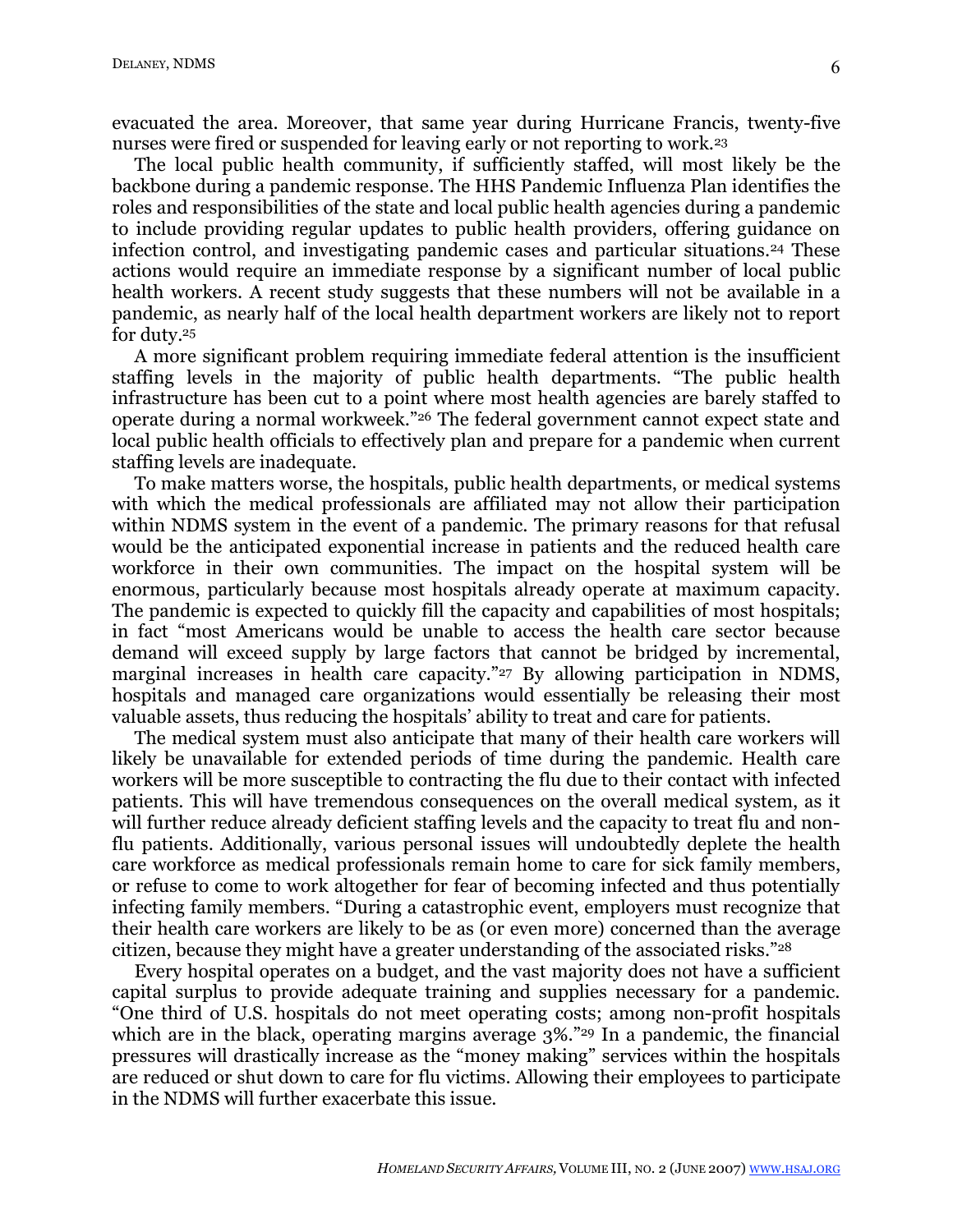The compilation of these factors should be sufficient evidence that civil-based medical teams will not be the panacea the federal government portrays them as.

#### **SOLUTIONS**

The World Health Organization estimates that a significant percentage of the world population will require some form of medical care in the event of a pandemic. Regardless of the pandemic's severity, additional professional medical assistance will be needed at the state or local level. The federal government must decide if this is a resource it wants to continue to provide, and then determine the best way to provide it in an effective and reliable manner.

The reliance on civilian-based medical response teams in its current form is unworkable. The continued federal promotion of these civilian-based medical response teams to the state and local governments must stop. Federal strategic pandemic response plans must be modified to recognize that these teams will, most likely, not be available to state and local governments in a pandemic. There are indications that toplevel officials within the government are aware of this limitation. In a recent telephone interview with a top-level NDMS official, I was informed that other top-level government officials in other agencies and departments were told that the NDMS teams will probably not be available in a pandemic or, at most, a group of teams would be combined to form one team. According to the interviewee, this did not sit well with government officials. This fact notwithstanding, the teams remain an identified asset within various federal pandemic plans.

The NDMS and U.S. public health officials must recognize and aggressively inform other federal agencies that these civilian-based medical response teams will not be available in a pandemic. The return to HHS is a more logical fit for the NDMS, and should provide a more effective venue to advocate the deficiencies in this asset, as HHS is responsible for the overall preparedness and response planning.

The NDMS needs to develop a strategic pandemic response plan, regardless. The Implementation Plan for the National Strategy for Pandemic Influenza requires that all federal agencies adopt and practice such a plan. As a primary supporting agency to HHS in a pandemic, it would seem only logical that this would be a priority for NDMS; however, one can only assume that the loss of management staffing, and the integration into DHS under the Federal Emergency Management Agency, has sidelined this initiative.

Although it is uncertain how many state and local governments actually have these federal response teams in their pandemic plans, it is safe to assume that, in a pandemic, most state and locals would require additional medical assistance. The projected number of patients requiring medical attention, the anticipated reduced medical workforce, and the insufficient national public health infrastructure are primary indicators that supplemental medical assistance will be necessary. If preparedness is the key, and the state and local governments have incorporated these teams within their preparedness plans, then truly how prepared are they?

If the federal government wants to continue to provide supplemental medical assistance teams that would respond to assist states and locals in a pandemic, then it must develop a national system of medical professionals who are dedicated full-time employees. The mission would center on domestic response for all medical and public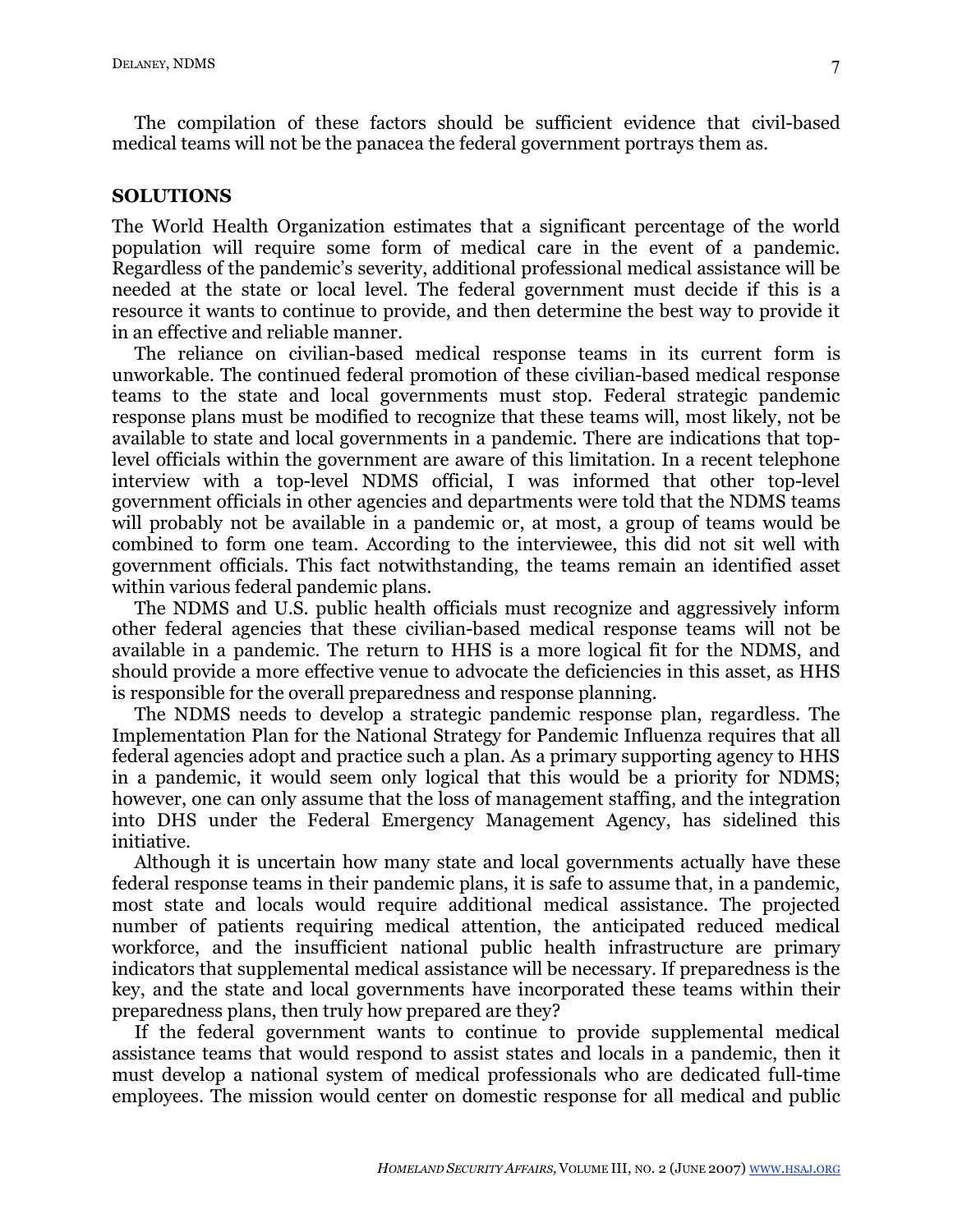8

health matters throughout the United States, and the system would have a military or para-military structure. There would not be any question as to whether team members would participate in a pandemic; this would be an anticipated response, a professional responsibility and requirement similar to the commitments made by our military personnel. There would not be the issue of medical professionals receiving permission from their sponsoring medical facilities and hospitals, as the federal government would be the employer. Additionally, the team could be deployed for the extended periods of time projected in a pandemic. This system could be utilized for a variety of medical and public health responses throughout the United States: WMD incidents, epidemics, vaccination programs, large scale emergencies, and natural disasters. When not deployed, the system could focus on medical and public health preparedness efforts, operating as the primary conduit between state, local, and federal agencies. This system could be developed from scratch, or the U.S. Public Health system could be augmented to provide this capability.

# **CONCLUSION**

 $\overline{a}$ 

There are few certainties in a pandemic; we do not know when the next pandemic will occur; we do not know the severity, or how long it will last. What we do know, however, is preparedness is the key. But effective preparedness requires a continuous evaluation that is critical and objective. An objective and critical evaluation of the use of the NDMS civilian-based response teams in a pandemic would discover an impractical and unreliable system. Already there is sufficient evidence that this system will not work and, as such, the continued federal promotion of this system borders on criminal negligence. The short term solution is simple: instruct state and local governments that these assets will not be available in a pandemic. This awareness will allow state and local governments to critically and objectively prepare for a pandemic. The continued federal reliance on the NDMS to support state and locals in a pandemic is unsound. The federal government should instead focus its preparedness efforts on enhancing the public health infrastructure, expanding company incentives for vaccine development, and developing and stockpiling vaccines and anti-viral medications. These preparedness efforts will have the greatest utility in a pandemic until a sufficiently staffed, funded, and trained federal workforce and system is established.

*John B. Delaney, Jr., Captain, Arlington County Fire Department, Arlington Virginia, manages the National Medical Response Team – National Capital Region (NMRT-NCR). He is also assigned to the Technical Rescue Team and holds certification as a Hazardous Material Specialist. He holds a bachelor's degree from James Madison University and is currently pursuing a master's degree at the Naval Postgraduate School's Center for Homeland Defense and Security.*

<sup>1</sup>Tara O'Toole, M.D. M.P.H., "Fighting Pandemic Flu From the Front Lines," House Committee on Homeland Security Subcommittee on Emergency Preparedness, Science and Technology, 109th Congress (February 8, 2006), 2.

http://homeland.house.gov/hearings/109\_060201\_PandemicFlu/Testimony%20OToole.doc.